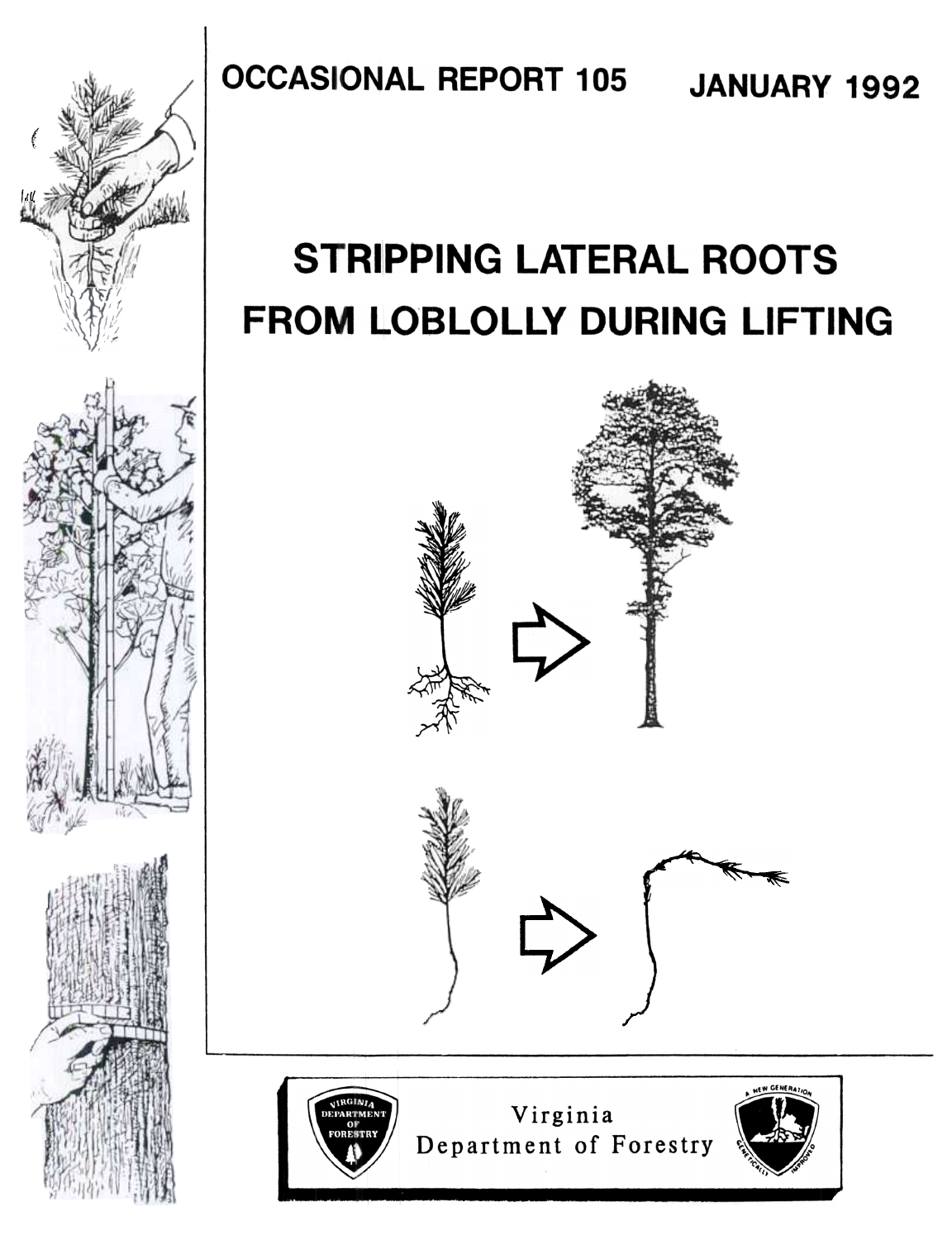## STRIPPING LATERAL ROOTS FROM LOBLOLLY PINE SEEDLINGS DURING LlFTING--EFFECT ON FIELD PERFORMANCE

#### By: Thomas A. Dierauf Laurie A. Chandler Donald L. Hixson

## ABSTRACT

Three classes of seedlings were 'planted:

- 1. roots not damaged
- 2. all lateral roots stripped off during lifting
- 3. Same as #2 plus tap root abraded

Survival was 82, 7, and 10 percent, respectively. The few seedlings that survived the loss of all lateral roots regenerated new root systems and grew reasonably well.

#### INTRODUCTION

During the 1987-88 planting season, some of our field foresters reported finding lobiolly pine seedlings scattered through some of the seedling packages that had no lateral roots. After examining some of the damaged seedlings, it was obvious that the lateral roots had been stripped off, probably during lifting operations. On some of the seedlings, not only were the lateral roots stripped off, but the tap root was abraded so that the bark was gone in places. At the time, we were using lifting machines we built ourselves, which were similar to the Whitfield machine that lifts the entire bed. From observation of the lifting operation, we were quite sure that the damage was occurring when tap roots were not being severed by the undercutter (the undercutter blade was stationary, not reciprocating), and seedlings were being dragged through the soil. Lifting when the ground was partially frozen may have contributed to the problem, but it is more likely that loose, dry, sandy soil tended to permit this to happen. We were satisfied that it did not happen frequently, and that only a very small percentage of the seedlings lifted were affected in this manner.

#### PROCEDURE

 $\mathcal{P}$ 

Through the latter part of February and early March, the foreman of the lifting crew was on the lookout for seedlings like this. He usually spotted them "wrapped around" the undercutting blade when it was raised at the end of a seedbed that had just been lifted. He collected these seedlings and placed them in plastic bags. Whenever he collected damaged seedlings, he also collected an approximately equal number of undamaged seedlings that had just been lifted from the same seedbed. The seedlings were accumulated in cold storage until we had enough for a study.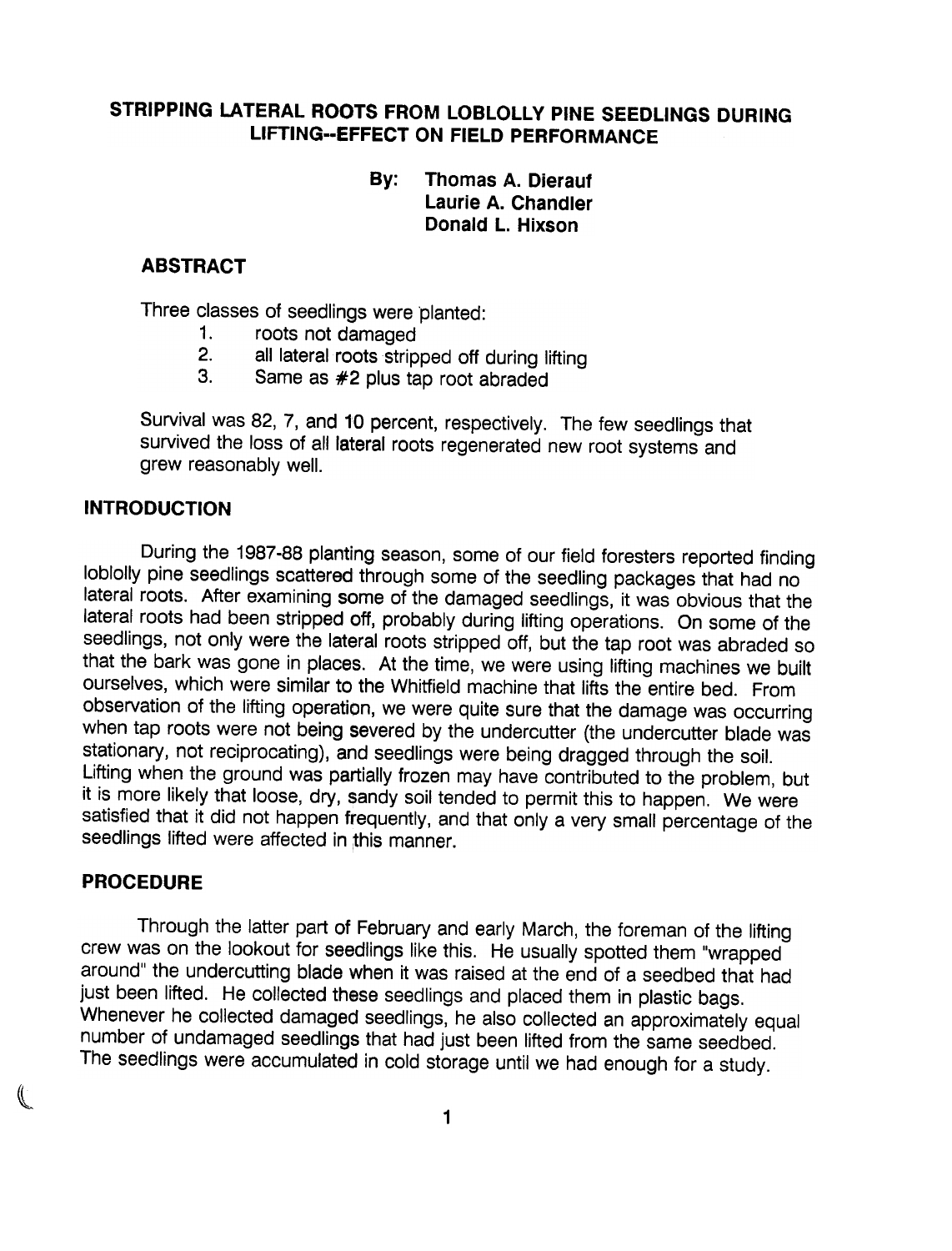On March 11, we went through the damaged and undamaged seedlings and selected seedlings to plant in the field. We decided on two classes of damaged seedlings. The most severely damaged seedlings we called "abraded". These seedlings not only had all the lateral roots stripped off, but the tap root was scraped and abraded. The second class of damaged seedlings we called "stripped", and these seedlings had all of the lateral roots stripped off, but none of the damage to the tap root as described above. We selected 60 seedlings from each of the two damage classes and the undamaged check seedlings, enough for three 20-seedling rows of each in the field. Tap roots were pruned to a length of 6 inches.

The seedlings were planted the following week on March 14, on the Appomattox-Buckingham State Forest in the central Piedmont of Virginia. A completely random design was used. The seedlings were measured for survival and height annually for three years.

#### DISCUSSION AND RESULTS

Table 1 shows average survival and height after three seasons in the field.

| Table 1. Average survival and average height (in feet) after 3 seasons. |  |  |  |  |  |  |  |  |  |  |
|-------------------------------------------------------------------------|--|--|--|--|--|--|--|--|--|--|
|-------------------------------------------------------------------------|--|--|--|--|--|--|--|--|--|--|

| Treatment | Survival % | <b>Average Height</b> |
|-----------|------------|-----------------------|
| Check     | 82         | 5.2                   |
| Stripped  |            | 3.5                   |
| Abraded   | 10         | 3.9                   |

Survival did not change after the first season. The check seedlings survived satisfactorily, but most of the stripped and abraded seedlings died, and the stripped seedlings survived no better than the abraded seedlings (Table 2).

The check seedlings have grown considerably better than both classes of damaged seedlings (Table 1), but it is interesting to see how well the few surviving stripped and abraded seedlings have grown. During the fourth growing season, we dug up two of the seedlings that had abraded roots. We expected to see very unsymmetrical root systems, perhaps originating from a single new lateral root that originated from the tap root. The root systems we found, though one-sided, were surprisingly well developed. The seedlings in Figure 1 were 2.6 and 4.7 feet tall, respectively, at age 3. Callus growth tended to form a nub or button at the end of the pruned tap root, with several sinker roots forming at this point.